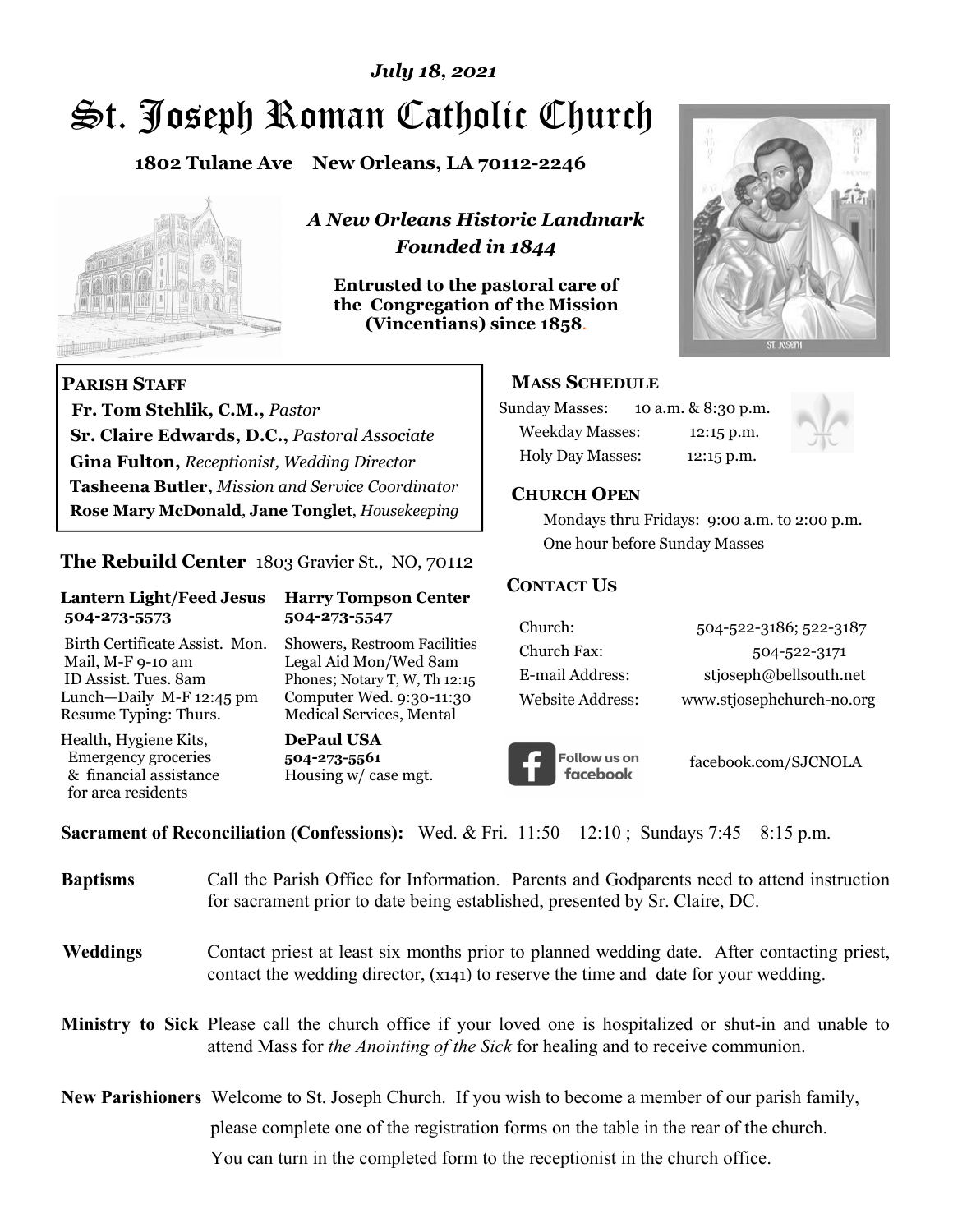## **Fourteenth Sunday in Ordinary Time Sunday 18, 2021**



#### **10:00 am Rosalie Blady +; Edward Daly +; Ronald Gourgeot +; Ken Kussmann**

 **8:30 pm** *St. Joseph Parishioners and Benefactors*

| Monday, July 19, 2021-                                                                                          | <i>Sunday, July 18</i> , One in Faith $\#1081$                       |
|-----------------------------------------------------------------------------------------------------------------|----------------------------------------------------------------------|
| 12:15 pm Mel Boyer Schiro; Adela Calix +; Holy Souls                                                            | <b>READINGS FOR THE WEEK</b>                                         |
| Tuesday, July 20, 2021-St. Apolinaris                                                                           | Mon: Ex 14:5-18; Ex 15:1-6; Mt 12:38-42                              |
| 12:15 pm Donna trihe; Shamburger Family                                                                         | Tues: Ex 14:21 - 15:1; Ex 15:8-17; Mt 12:46-50                       |
| Wednesday, July 21, 2021—St. St. Lawrence of Brindisi                                                           | Wed.: Ex 16:1-5, 9-15; Ps 78:18-28; Mt 13:1-9                        |
| 12:15 pm Collin Ganus                                                                                           |                                                                      |
| Thursday, July 22, 2021-St. Mary Magdalene                                                                      | Thu:s.: Ex 3:13-20; Ps 105:1-27; Mt 11:28-30                         |
| 12:15 pm Madeline von Almen +<br>Friday, July 23, 2021—St. Bridget<br>12:15 pm Susan Spalutto; Bernardine Dupre | Friday: Ex 20:1-17; Ps 19:8-11; Mt 13:18-23                          |
|                                                                                                                 | Saturday.: Ex 24:3-8; Ps 50:1-15; Mt 13:24-30                        |
|                                                                                                                 | 2 Kgs 4:42-44; Ps 145:10-18;<br>Sunday:<br>Eph $4:1-6$ ; Jn $6:1-15$ |

#### **YOUR PRAYERS ARE ASKED FOR THE FOLLOWING PARISHIONERS , WHO ARE IN NEED OF HEALING:**

 Dorothy Alexander, Jorge Arzuaga, Beatrice Augustin, Anthony Blaise, Clarke Bordelon, Lawrence & Mamie Brown, Angelle Campbell; John & Cindi Caron, Julianna Chevalier; Betsy Conners, Sue Dakote, Gretchen Delo, Joyce Delo, Mary Duet, John & Kathleen Gebbia, Sylvia Daily-Powell, Joseph Delay, Terry Eggleston, Linda Elwood, Francis Frught, Heather Faircloth, Frances Fiegler, Donald Frazier, June & Mark Eiserloh, Shirley Gaither, Nancy Hale,CHF, Roselyn Hansen, John Hakanson, Sarah Hollier-Watkins, Marvin Johnston, Jim Karam, Bill Kroetz, Nowell Lacking, Ken & Bette Kussman, Landy Lanza, James Leung, Andrew Marino, Sara Marino, Karen McCoy, Donna Moore, Maura O'Donovan, CHF, Tina Roderfeld, Bernie Saul; Julius Saul; Pippy Sanders, Louise Sonnier, Mel & Gaspar Schiro; Theard Simms, Fr. Tom Stehlik, CM, Virginia Stehlik, Diedra Steibing, Malcolm Taylor, Jane Tonglet, Fritz Tripkovich, Corliss Truhill, Georgiana Prevost, Martha A. Treen, Marion Vaughn, Ann Wallace; Juanita Ware, Cathleen Ward, Warren Webster, MaryWillis, Lynn Williams.

# **The Year of the Eucharist**

#### **Invitation to the Eucharistic Prayer**

After the presider washes his hands, he turns to the people and says, "Pray that our sacrifice may be acceptable to God the almighty Father." We have brought forward bread and wine, and now we are asked to see in these simple gifts upon the altar a sacrifice offered to God. Our response is rich in theological meaning. "May the Lord accept the sacrifice at your hands." The words point to the unique role of the priest, whose hands, at his ordination, were anointed for just this purpose: that he might "sanctify the Christian people and offer sacrifice to God" (*Rite of Ordination*). We ask God to accept our sacrifice "for the praise and glory of his name." God, never to be outdone in generosity, gives all that we have given back to us, "for our good and the good of all his Church." This Mass benefits not just those who have gathered, but, in the mysterious economy of grace, the whole Church. In the words of Saint Paul, when one part rejoices, the whole body "share[s] its joy" (1 Corinthians 12:26).

#### **Little Mysteries**

 Two small rites—or, as one liturgist has called them, "little mysteries"—accompany the preparation of the gifts. The priest or deacon takes a small cruet of water from the server and adds a drop of water to the wine. Then, after the elevation of the chalice (and the incensation, if incense is used), the priest washes his hands. Both of these actions were at first practical, matter-of-fact realities: in the ancient world the wine was usually quite thick, and was generally mixed with water before it was drunk. And in the early church, when the faithful brought forward a great variety of gifts at this time, there was a definite need for the presider to wash his hands!

 But now these rites serve a purely symbolic function. The mingling of the water and wine is accompanied by a prayer that speaks of the wonderful exchange of the Mass, the mingling of Christ's divinity and our humanity. And as the priest washes his hands, he prays words of supplication from Psalm 51, acknowledging his own sinfulness in the presence of the assembly before he dares to approach the altar for this most sacred action.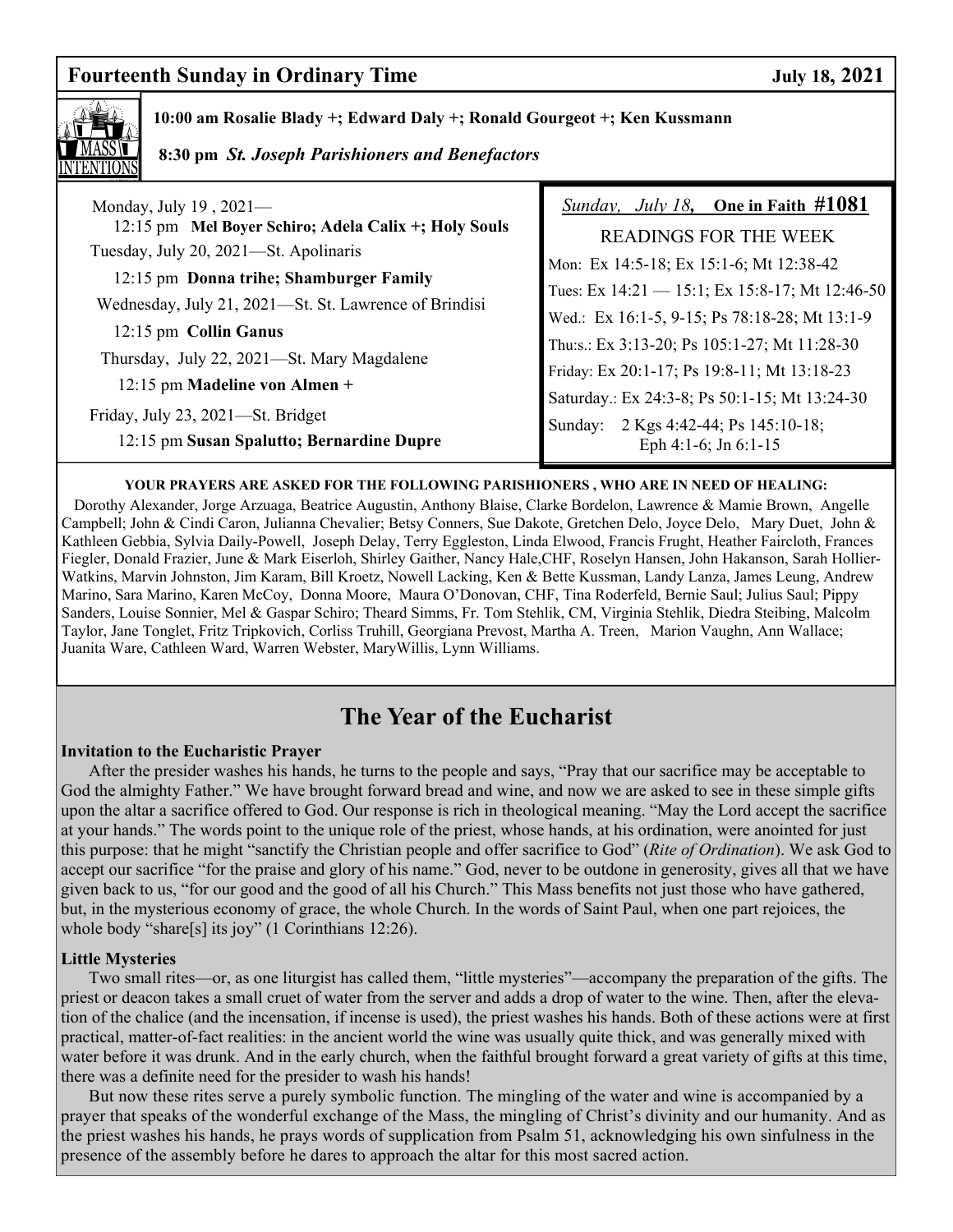**Behold, the days are coming, says the LORD, when I will raise up a righteous shoot to David**.*— Jeremiah 23:5*

#### **MISSION**

 God has created me to do some definite service. God has committed some work to me which has not been committed to another. I have a mission. —John Henry Newman

#### **TREASURE & STEWARDSHIP**

**July 11, Parish..……….……\$ 4,741.00** 

*Thank you for your generosity*

#### **THE DAYS ARE COMING**

 Separation, isolation, and hostility are terrible things. We are, sadly, too familiar with all of them in our modern life, whether we look at world events or events in our own neighborhoods and families. All three readings today refer to these same sad human conditions.

 The prophet Jeremiah describes world conditions as if the people of his time were sheep who had been scattered by poor leadership and corrupt shepherds. But "the days are coming," he assures us (Jeremiah 23:5), when a new shepherd, a just king, will come. We meet that king in the second reading and the Gospel. Paul reminds us in the Letter to the Ephesians that all divisions can now cease in Christ Jesus, who has brought us together through his blood. In Mark's Gospel we see Jesus himself, looking with pity on those searching for him as if they were sheep without a shepherd.



#### **TODAY'S READINGS**

**First Reading** — I shall gather the remnant of my flock and bring them back to their meadow (Jeremiah 23:1-6). **Psalm** — The Lord is my shepherd; there is nothing I shall want (Psalm 23).

**Second Reading** — You who were once far off have become near by the blood of Christ (Ephesians 2:13-18). **Gospel** — When Jesus saw the vast crowd, his heart was moved with pity for them, and he began to teach them many things (Mark 6:30-34).

**Covid 19 Update** As of today, 7/7/21, the *risk level* for Louisiana is **medium** and the *vulnerability level* for Orleans Parish is **very high.** In Orleans Parish 49% of the population is fully vaccinated (persons 18 years + = 45% and persons 65+ are at 76%. While many positive strides have been made we are nowhere near the herd immunity level yet. Masks are continued to be required in airports, on public transportation and in doctor's offices and hospitals. St. Joseph Church has made mask usage optional at the weekday Mass and for small gatherings of vaccinated members and guests. All unvaccinated visitors are required to wear a mask and maintain social distancing. Due to the close proximity of all who gather for the Sunday Eucharist, I would like to extend the mask requirement until the end of July, at which time this requirement can be reevaluated. Thank you for working together to keep the most vulnerable safe.

The **Black and Indian Mission Collection** (BIMC) exists to help dioceses to build up the Church in African American, Native American, and Alaska Native communities. • People who benefit and come to know Jesus: • Students in the small mission school in the Deep South. • The Catholic community served by a Native deacon in Alaska. • The Native American parish on the prairie. • The BIMC helps get good teachers in schools that would otherwise struggle to stay open. • Funding from the BIMC helps dioceses form lay ministers and catechists to spread the Gospel in their own communities. • Supporting the BIMC helps encourage young African Americans and Native Americans to give their lives to the Lord as priests, brothers, or sisters.

## **Pope Francis'** *July* **Intention Social Friendship**

 We pray that, in social, economic and political situations of conflict, we may be courageous and passionate architects of dialogue and friendship.

#### **SANCTUARY CANDLE AND MASS INTENTIONS**

 The Sanctuary Candle is burning this week to pray for the **Tonglet Family.** To reserve the Sanctuary Candle in memory of someone or for a special intention, call the church office (504- 522-3186). The offering is \$15 for one week. The offering for

#### **CHARTER FOR THE PROTECTION OF CHILDREN AND YOUNG PEOPLE**

In response to the Charter for the Protection of Children and Young People from the United States Conference of Catholic Bishops, the Archdiocese of New Orleans continues to make the Hot Line available for anyone who has been hurt or sexually abused by anyone who works for the Church. The Hot Line continues to be available; the number is (504) 522-5019. In continuing our commitment to support and to heal, we invite and encourage individuals who have been hurt or sexually abused recently or in the past by clergy, religious or other employees of the Archdiocese to call our Hot Line and your message will be received confidentially by a mental health professional. Anyone can make a direct call during regular business hours to the Victims' Assistance Coordinator at (504) 861-6253.